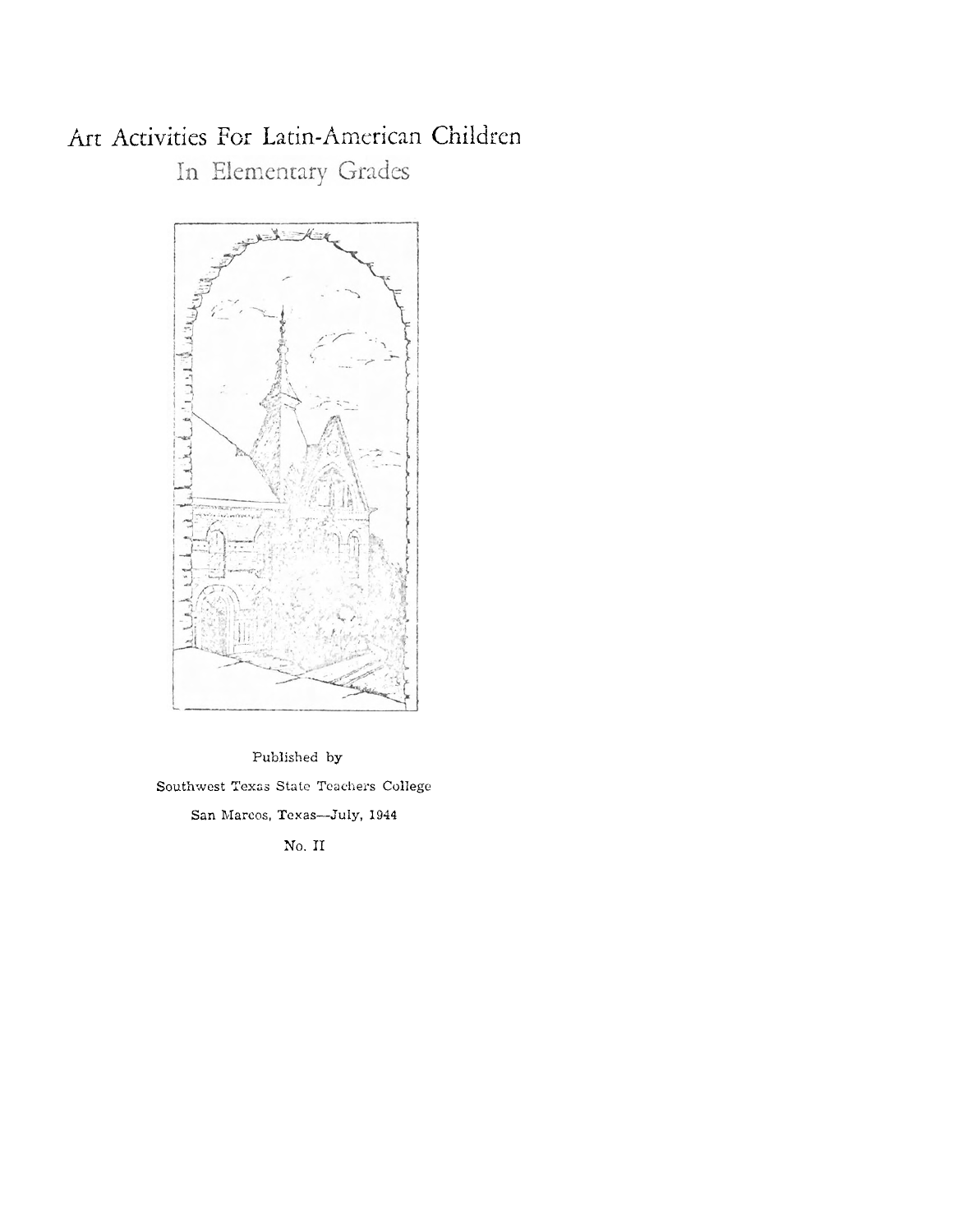## Published by Southwest Texas State Teachers College

Published by<br>
Southwest Texas State Teachers College<br>
San Marson, Texas State Teachers College<br>
Inter-American Affairs made possible by a<br>
Inframe Affairs and possible by a<br>
refrien Affairs in cooperation with the U.S.<br>
Er As a part of a special school-community project in Inter-American Affairs made possible by a grant from the Office of the Coordinator in Inter-American Affairs in cooperation with the U. S. Office of Education.

This is No. I1 in a special series of bulletins in Inter-American Education bearing the following titles:

- **I.** Health and Physical Education Activities for Latin-American Children in Elementary Grades
- **XI.** Art Activities for Latin-American Children in Elementary Grades
- 111. Building Better School-Community Relations in Latin-American Communities
- IV. Music Activities for Latin-American Children in Elementary Grades

Until the present printing is exhausted, these booklets may be obtained free of charge by writing to the Director of Public Service, S.W.T.T.C., San Marcos, Texas.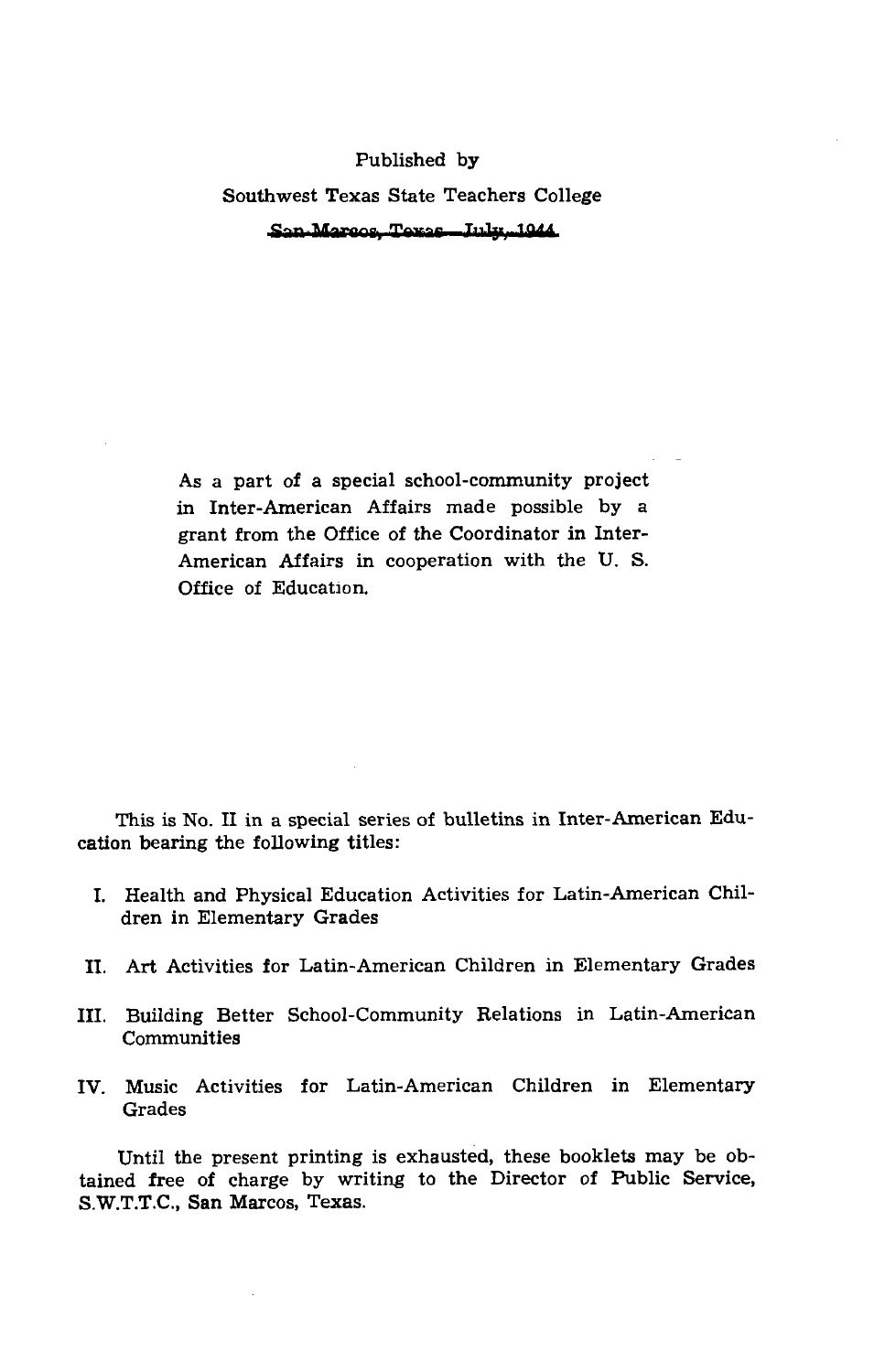## **ACKNOWLEDGMENT**

To the personnel of the executive committees for the Special Project:

- J. G. Flowers, Ph. D., President, S.W.T.T.C. Chairman, Texas College and University Conference on Inter-American Education.
- E. 0. Wiley, Ph. D., Director and Coordinator of Teacher Training, S.W.T.T.C.; General Chairman of Executive Committee for the Special Project.
- J. Lloyd Read, Ph. D., Professor of Spanish and head of the Department, S.W.T.T.C.; Representative at the New Mexico Conference on Inter-American Education, August, 1943.
- Fred Kaderli, Professor of Education and Superintendent of City and College Laboratory Schools, San Marcos, Texas.
- Hiawatha Crosslin, Ed. D., Associate Professor of Health and Physical Education and acting Head of the Department, S.W.T.T.C.
- Edith Hanna, Assistant Professor of Art and Supervisor of College High School, San Marcos, Texas.
- Cora Lay, Professor of Home Economics and head of the Department, S.W.T.T.C.
- Mary G. Buchanan, Associate Professor of Music, S.W.T.T.C.
- Charles Lumpkin, County Superintendent, San Marcos, Texas.
- Joseph R. Griggs, Ph. D., Director of Supervision and Curriculum, State Department of Education, Consultant to Executive Committee for Special Project.
- Ruth Huey, Director of Vocational Homemaking Education, State Department of Education, Consultant to Executive Committee for Special Project.

**Willa** Vaughn Tinsley Editor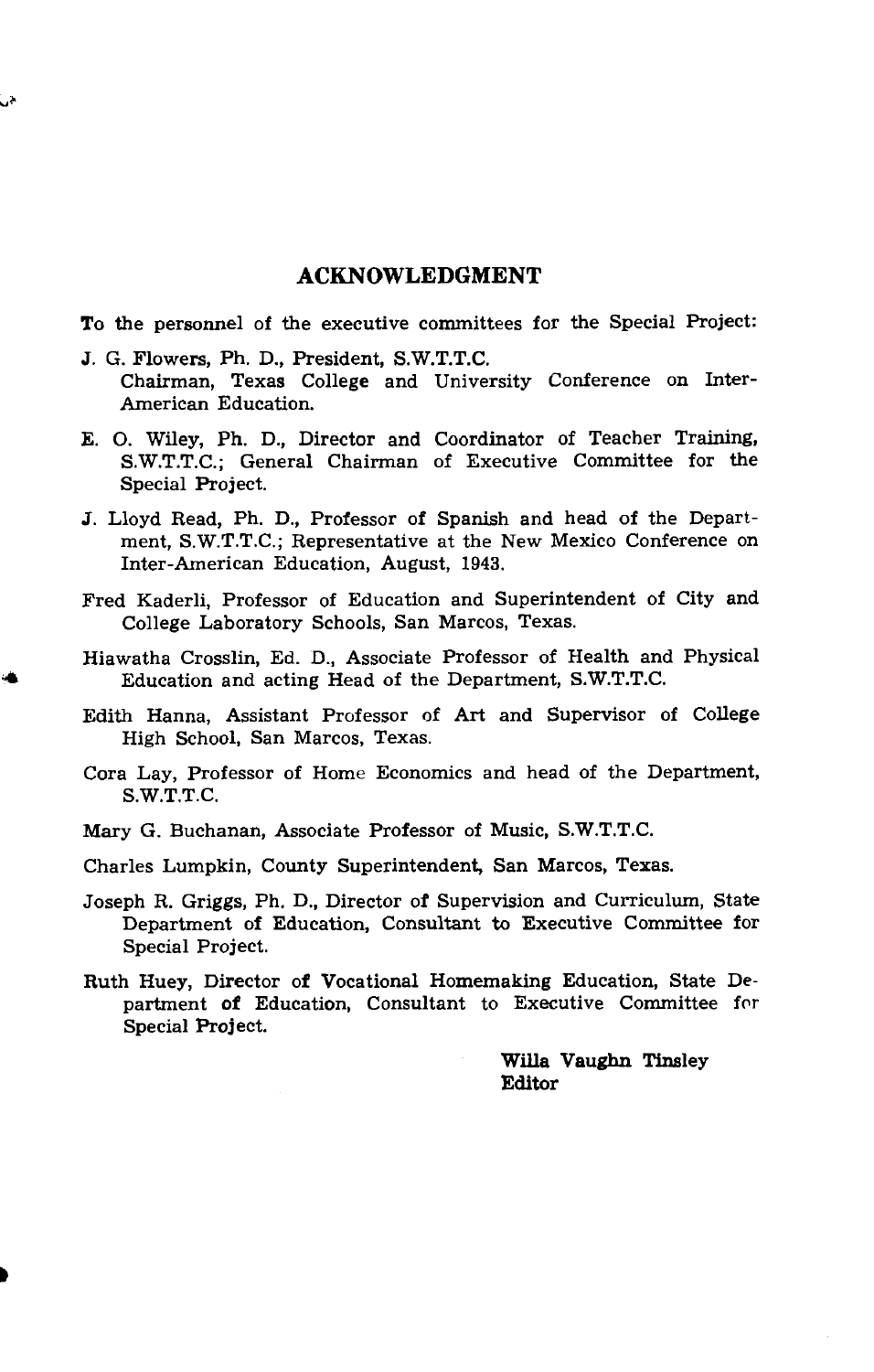## **FOREWORD**

This booklet is one of several, intended as aids to teachers, prepared at Southwest Texas State Teachers College through a special schoolcommunity project in Inter-American Affairs in an attempt to improve instruction and community organization for Spanish speaking children and adults. Special effort was made to produce materials in health and hygiene, art and music, foods and nutrition, and community organization, because these areas are receiving much less emphasis than their educational importance justifies.

For the most part, our public schools have access to adequate materials in sufficient quantity and variety to provide teachers and pupils with the necessary tools for effective mental development of the child. However, as we all know, a child is constantly developing also emotionally, socially, and physically, and unless carefully selected opportunities and materials are provided for guiding these phases of child growth, the outcome is often a maladjusted individual.

Sometimes we become so intent on a certain phase of child education that we blind ourselves to the possibilities which lie abundantly about us for total child growth.

For example, a teacher may say, "I have three grades together in this room; I do not have time for informal activity procedures in such areas as games, music, health testing, or craft-work and the like; after all, the parents send the children to school to learn to read and to write and I have all that I can do in accomplishing this!" Such defensive statements are the rule and not the exception when talking with teachers who are adhering rigidly and with sincere respect to the formal recitation methods of teaching the so-called fundamentals.

Let us not become so intent on teaching Juan how to read that we lose sight of the fact that Juan has to get along with his associates, that he has to maintain a fair degree of health, that he has to be reasonably stable in his emotional reactions if he is to grow into a normal person and assume his rightful place as a responsible member of any community.

The philosophy expressed in these booklets is based on the recognition of the importance of providing opportunities and materials for the total development of the child and the adult.

Besides the executive and advisory committees for the special project, acknowledgment is due many other individuals for their assistance. Particular acknowledgment is due Mrs. Katherine M. Cook, Chief of Special Problems, and Mr. W. H. Sininger, Field Consultant for Special Projects in Inter-American Affairs, both af the U. S. Office of Education, for their encouraging guidance; Dr. L. S. Tireman, Professor of Education, University of New Mexico, for his stimulating counsel and inspiration; Mrs. Mary G. Buchanan, Associate Professor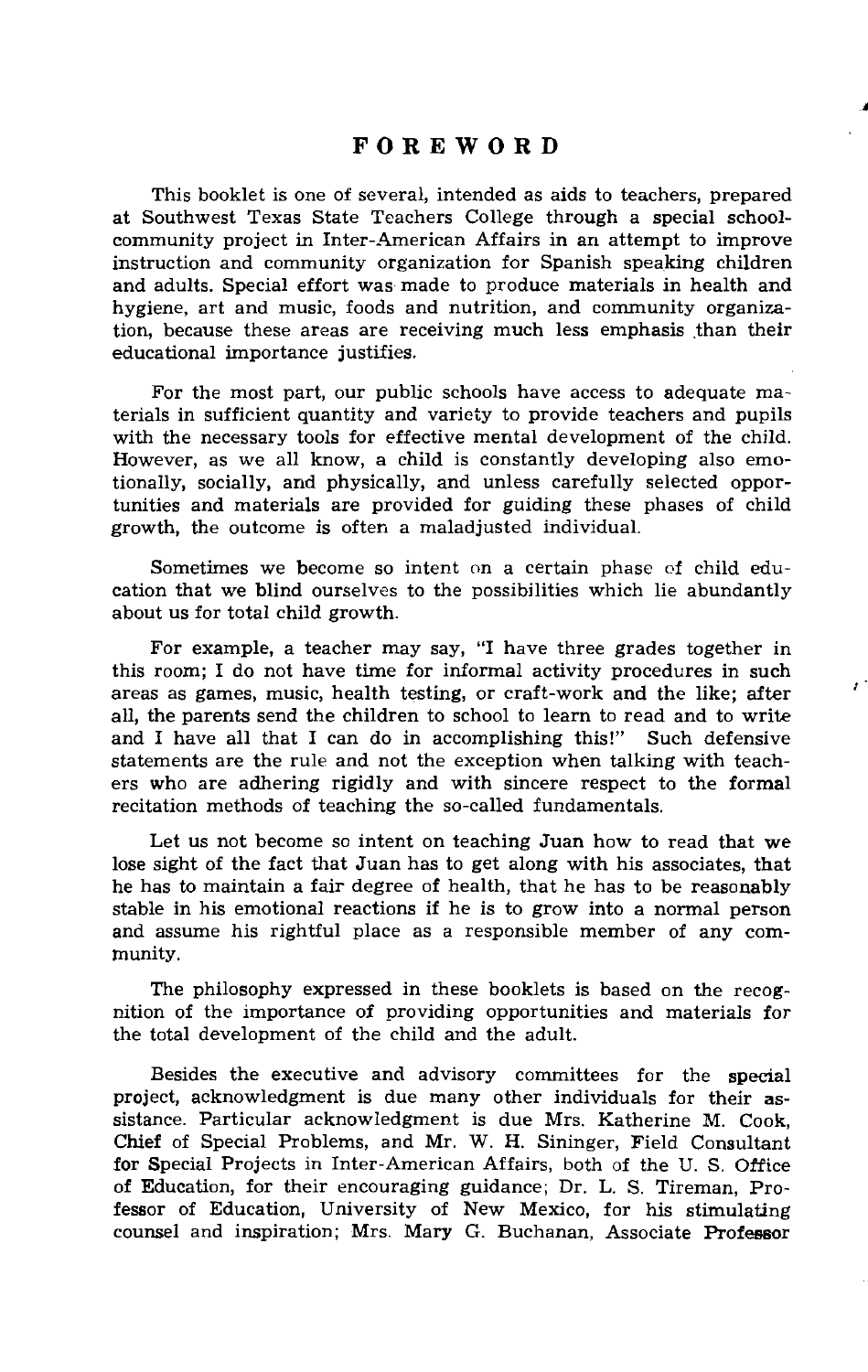of Music; Dr. Hiawatha Crcsslin, Associate Professor of Physical Education, and Miss Edith Hanna, Assistant Professor of Art, and their students, all of S.W.T.T.C., San Marcos, Texas, for their patient work in preparation of materials; the county superintendents and administrators in cooperating schools; and to the many teachers, especially at Southside School, San Marcos, Texas, who freely and cheerfully gave their time in participation of the project.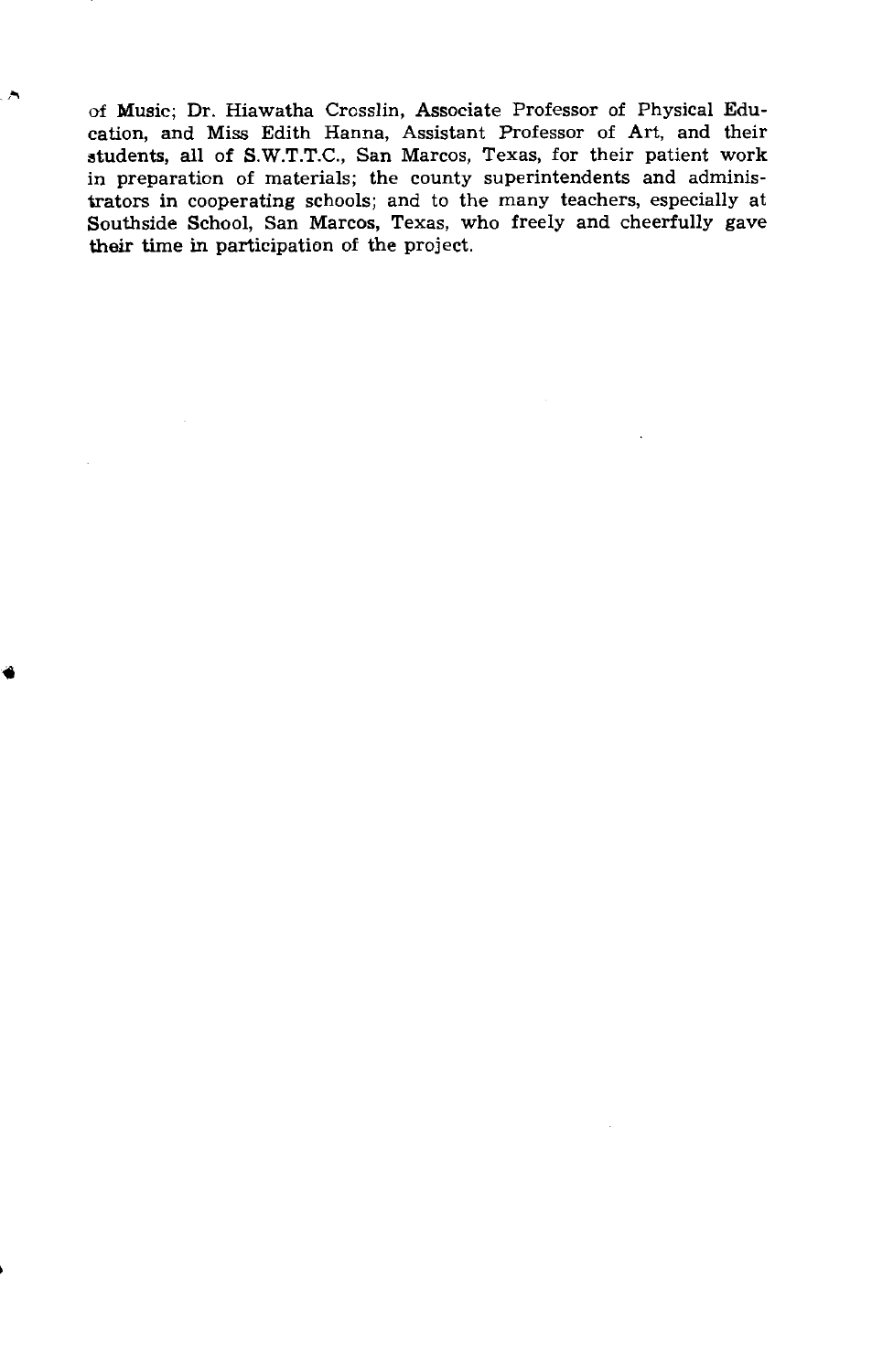## **ART ACTIVITIES**

## **For Latin-American Children in Elementary Grades**

#### **Preface**

Human beings have always made things, using the most marvelous of all mechanisms, the human hand, to produce their ideas and to satisfy their needs. From prehistoric times they have had to devise ways of securing and preparing their food, of making their clothing, of fashioning their weapons, of providing their shelter, and of offering their worship to a higher power. The machine age limited the craftsman's freedom in a new and exciting way; its very nature created new attributes in its products to add to the former hand-type production. But machinery never did eliminate the human desire for, and delight in, handmade things. This we must recognize in the education of our children today. The soul craves more than duplication by mass production; it needs, for deeper satisfaction, the spirit of creativeness manifested by the craftsman's hands.

In the training of children in the area of art, we must recognize the need for providing educational procedures which will develop the following:

Right understanding and respect for materials, tools, and processes.

Appreciation for the line, form, and color basic to good taste and American culture.

Stable foundation in judgment as future consumers or users of new products.

The native skills of these children which will be functional in the planning of their daily lives.

The making of things in art classes must not be an end in itself. Objects must have a purpose if the requirements of present art education are met, the keynote of which is "Functionalism." I roblems must be vital, or they are doomed to failure.

Desirable art activities in the elementary grades will include two types of handwork, expressional and technical. Many activities may be introduced as a means of allowing the pupil to express himself, such as the following: illustrating; building of model houses, stores, ships, planes, and community centers; preparing school program activities; clay modeling; free painting; and other forms of table work. Projects which allow the pupil to develop his technical skill include such activities as bookbinding, board and cardboard construction work, weaving, etc. These activities provide opportunity for the development of mental ability as well as for the production of manual dexterity.

Latin-American children have descended from races of people whose skills in handcrafts is recognized the world over. It is especially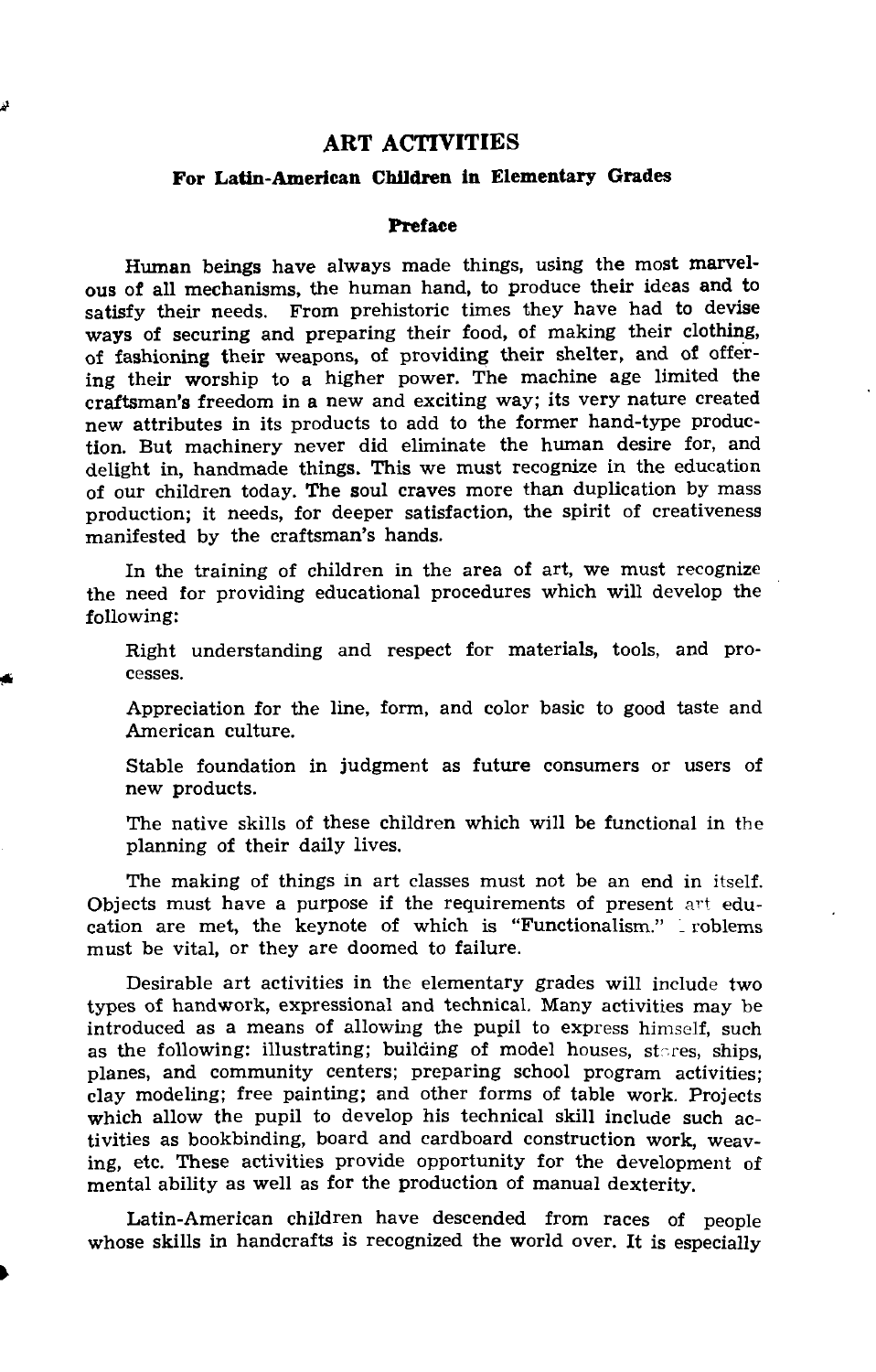fitting, therefore, that these children be given opportunities to develop similar skills in the public schools.

Clay modeling, painting, and weaving are crafts suited to students of all ages. These crafts have been selected to comprise the art activities suggested in this booklet because they can be adapted to various grade levels, are inexpensive, offer fundamental educational experiences, and are representative of the native crafts of the Latin-American people.

The art activities mentioned above have been used successfully at the intermediate-grade level with Latin-American children whose art training has been incidental and who have had little or no previous experience in these crafts.

> Edith Hanna Asst. Prof. of Art and Supervisor College High School S. W. T. T. C.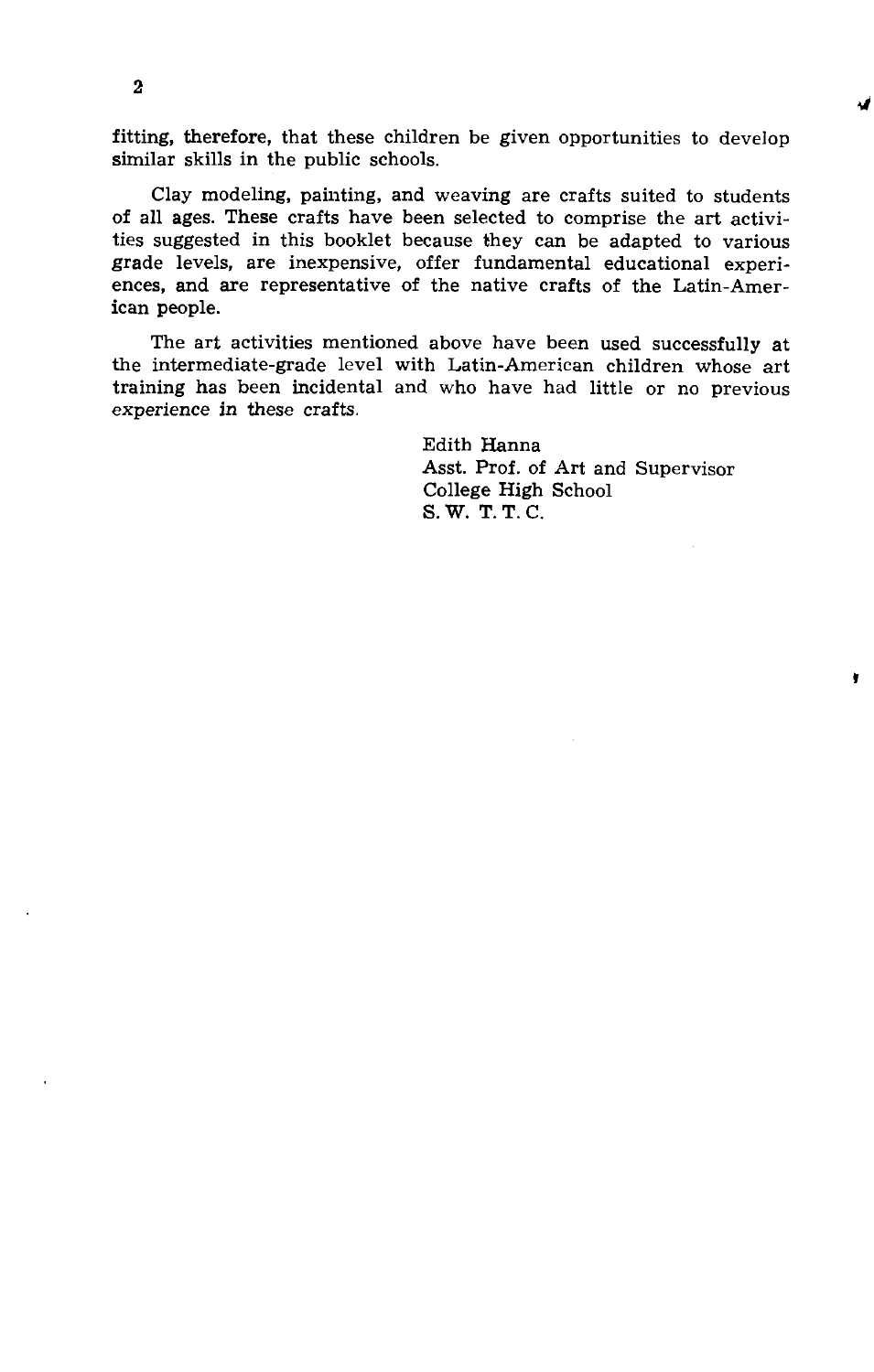## CLAY MODELING

Clay modeling is an art activity suited to students of all ages and grade levels. Clay is the material selected most frequently by children when they are free to choose for themselves. It is an inexpensive material which offers fascinating educational experiences.

Almost every community in Texas has access to native clay beds at its very door. One should dig beneath the surface deep enough to get pure clay, free from sand and gravel.

Necessary materials such as clay, large cardboards, sticks, rags, and buckets should be collected in advance of the lesson.

#### Interest Approach

In order to interest beginning students in clay modeling, experienced older students from high school may be used as assistant teachers. They can arrange cardboards on desks and tables, get large lumps of clay, and begin work. As the younger pupils evidence interest, high school students can be alert to take cardboards and clay about the

room and ask, "Would you like to make something of clay?" It will not be long before almost all students will be enjoying the experience **k** of creating something with this plastic material.

## Other Suggested Interest Approaches for Clay Modeling

- 1. Show examples of fine pottery and ceramics (figurines of animals and people).
- **2.** Visit museums and talk about objects made of clay.
- **3.** Pin pictures of pottery, ceramics, and sculpture on the bulletin board.
- 4. Tell a story of how clay is used in our daily lives.
- **5.** Look up the history of how pottery-making was first discovered.
- 6. 'Review how pottery was used in ancient times.

## Suggestions for Good Clay Modeling

- 1. Work a ball of clay between the palms until all air pockets are pressed out and the clay is smooth.
- **2.** Keep the clay in one piece to avoid air pockets that cause parts to crack off.
- **3.** IMPORTANT-Keep all clay models wrapped in damp cloths in order to insure slowness of drying. This prevents cracking.

#### Modeling a Simple Piece of Pottery

**1.** Roll a ball of clay between the palms until it is smooth and round.

2. Cut the ball in halves.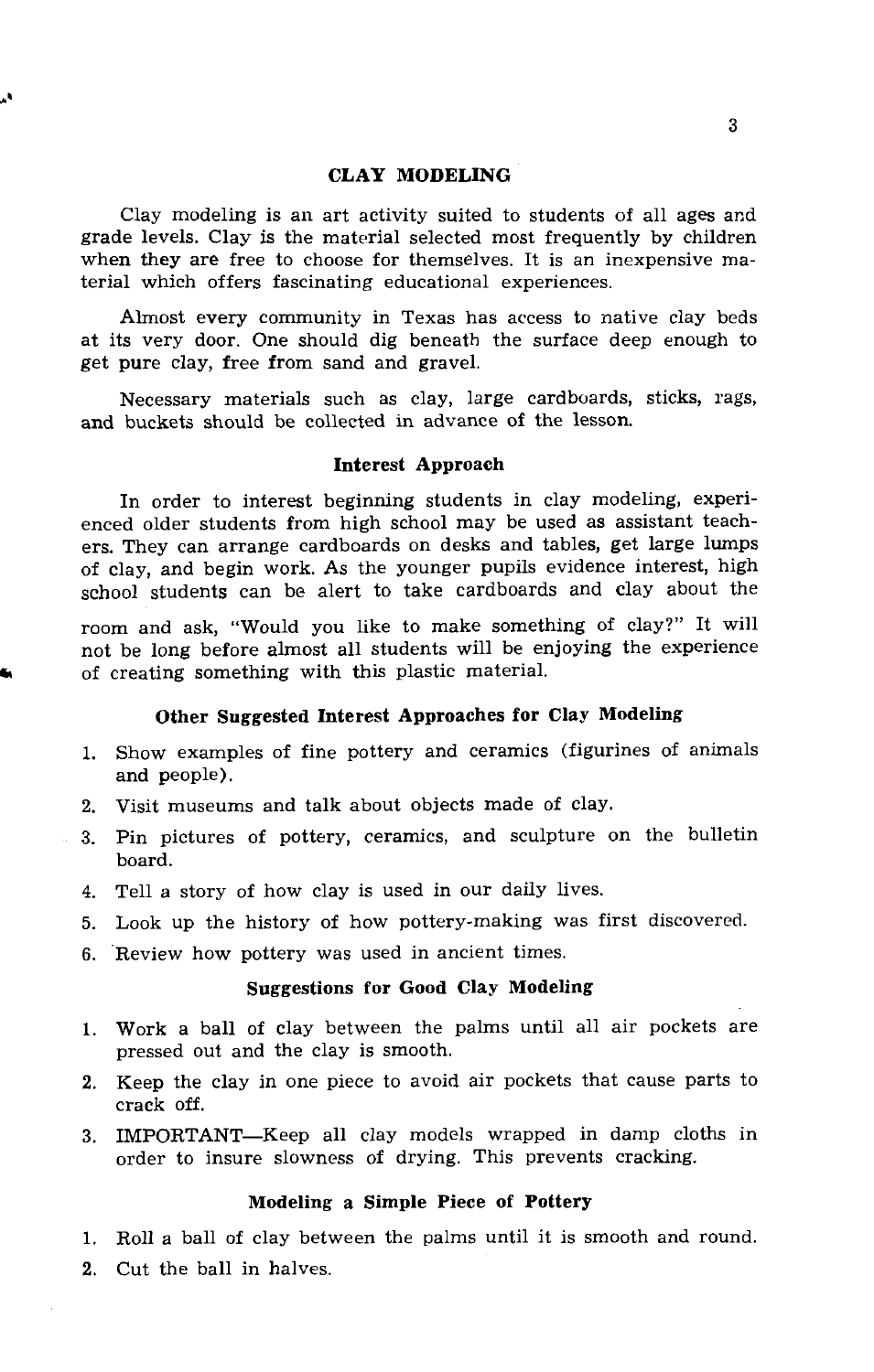- **3.** Have the children model bowls.
	- a. Hollow out the inside with the thumb and smooth the outside with the fingers. (Teacher may demonstrate this.)
	- b. Large bowls are too difficult to keep symmetrical, and very small ones do not provide an opportunity to develop good form.
	- c. At the intermediate age level, a four-inch bowl is an appropriate **size.**

#### **Modeling People and Animal Figures**

Since clay is a heavy material, small legs, feet, arms, etc., must be made very compact against the body; otherwise these parts must be enlarged to hold up the body mass of clay. These techniques in modeling people and animal figures give students an opportunity to express their imaginative and creative abilities.

#### **Other Methods of Making Pottery**

#### **Coil Method**

- 1. Roll or press a piece of clay until it is about one-half inch thick (like bread dough).
- 2. Cut a round piece of clay the size of the bottom of the bowl that is to be modeled.
- **3.** Make rolls of clay about six inches long and one-half inch thick.
- **4.** Build the sides of the bowl by coiling the rolls of clay around the bottom.
- **5.** Every time three rolls are coiled around the bowl, work them together with the fingers.

## **Model Over a Mold**

- **1.** Choose a bowl, glass, or vase that is larger at the top than at the bottom.
- 2. Turn the bowl bottom side up.
- **3.** Grease the bowl with an. oily substance, such as lard, vaseline, etc.
- **4.** Work all air pockets out of the clay by pressing it with the palms or by rolling it on a clay board (cardboard or wood).
- 5. Roll or press the clay out flat (as bread dough) until it is about one-half inch thick.
- 6. Put clay over the greased mold and press it against the mold.
- 7. Wrap in a damp cloth until the clay is dry.
- 8. When clay is dry, sandpaper it until smooth. (If a kiln is available, the first or bisque firing is done at this stage. Colored glazes are then applied and the articles are re-fired.)
- 9. Paint with enamel, tempera, or water colors if pieces are not to be fired. Tempera and water color paints should have a coat of shellac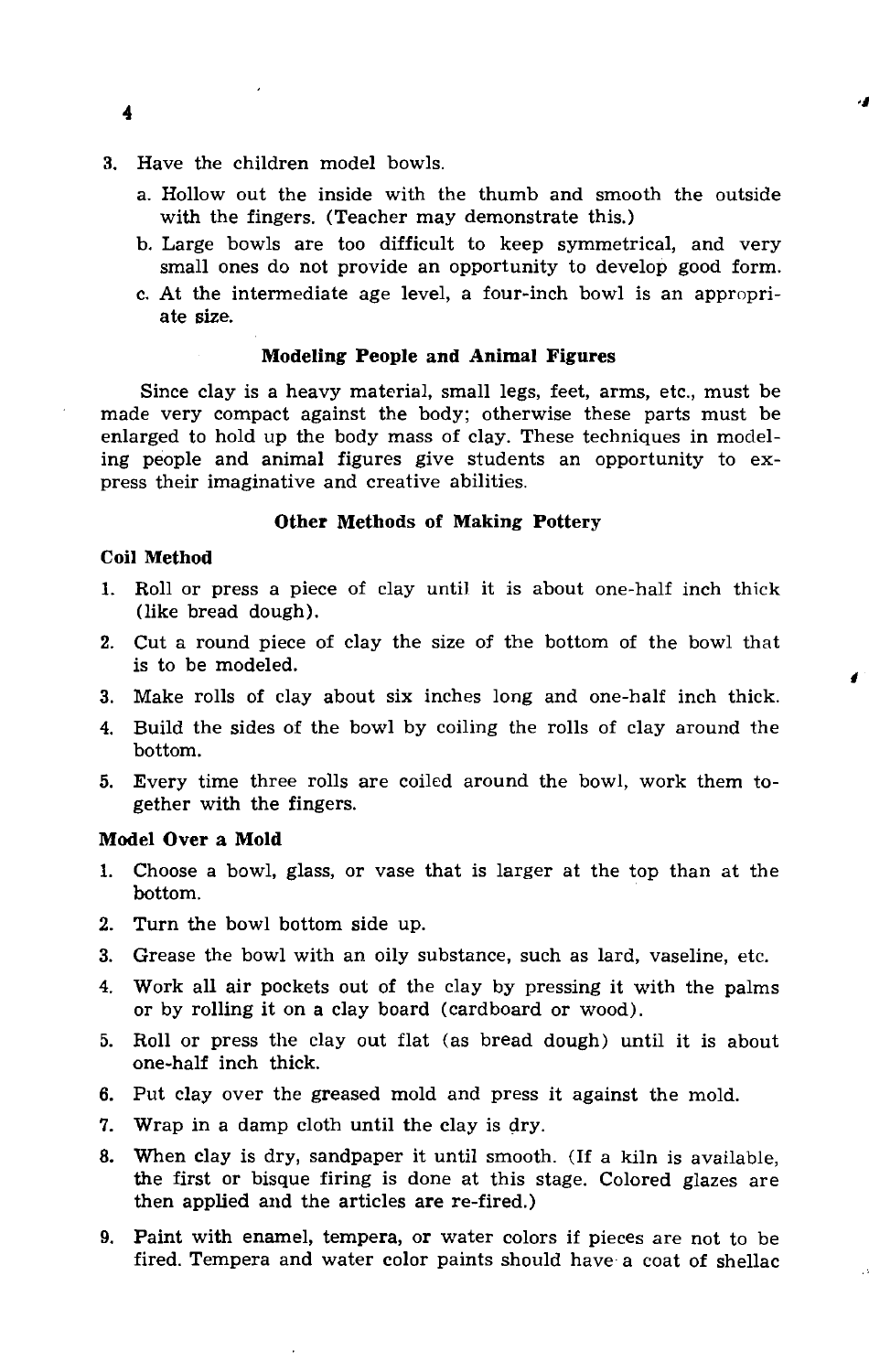over them after the paint dries.

10. Designs, if used, should be simple and should conform to the shape of the article.

## **Two Ways of Preparing Clay for Use**

- 1. Place damp clay as dug from the earth into buckets, cans, etc. **Add**  water to make the clay the consistency of very stiff dough. Work it thoroughly with a large round stick or with the hands until it seems perfectly smooth. This should be done a day or two before actual modeling begins. Clay should not stick to the hands when modeling begins, yet it must be very pliable.
- 2. Dig clay and allow it to dry. Beat and hammer it into clay dust. Sift this dust if a very fine grade of clay is desired. Place clay dust in cans and stir while adding water until it is the consistency of very stiff dough. (This preparation should be done several days before modeling begins. This last method is especially good when the models are to be fired.)

#### **PAINTING**

Painting is a means of expression that contributes to the total growth and development of the child. There are certain fundamental values to be obtained by the child through painting. Self-expression through this activity gives opportunity to do the following:

Develop imagination. (Paintings do not have to be realistic.)

Provide an outlet for creative ability.

Satisfy child's desire to express himself in color.

Develop skill in mixing colors. Develop knowledge that two or more colors mixed together make a new color.

Increase vocabulary.

Increase confidence because child creates something that is his very own.

Develop muscle coordination.

Provide quiet activity for the timid or nervous child.

Children should be allowed wide latitude in the use of color. Formulas, or adult ideas of color combinations, should not be forced on them; but through experimenting with and viewing good color in pictures, books, and surroundings, children's color judgments are formed.

#### **Use of Tempera and Powder Paint**

Tempera and powder paint are two media which are very popular with the student, once color has been introduced. The wide variety of uses and the fact that they dry with a rich velvety finish make these media most desirable.

Tempera is an opaque paint that comes prepared and ready for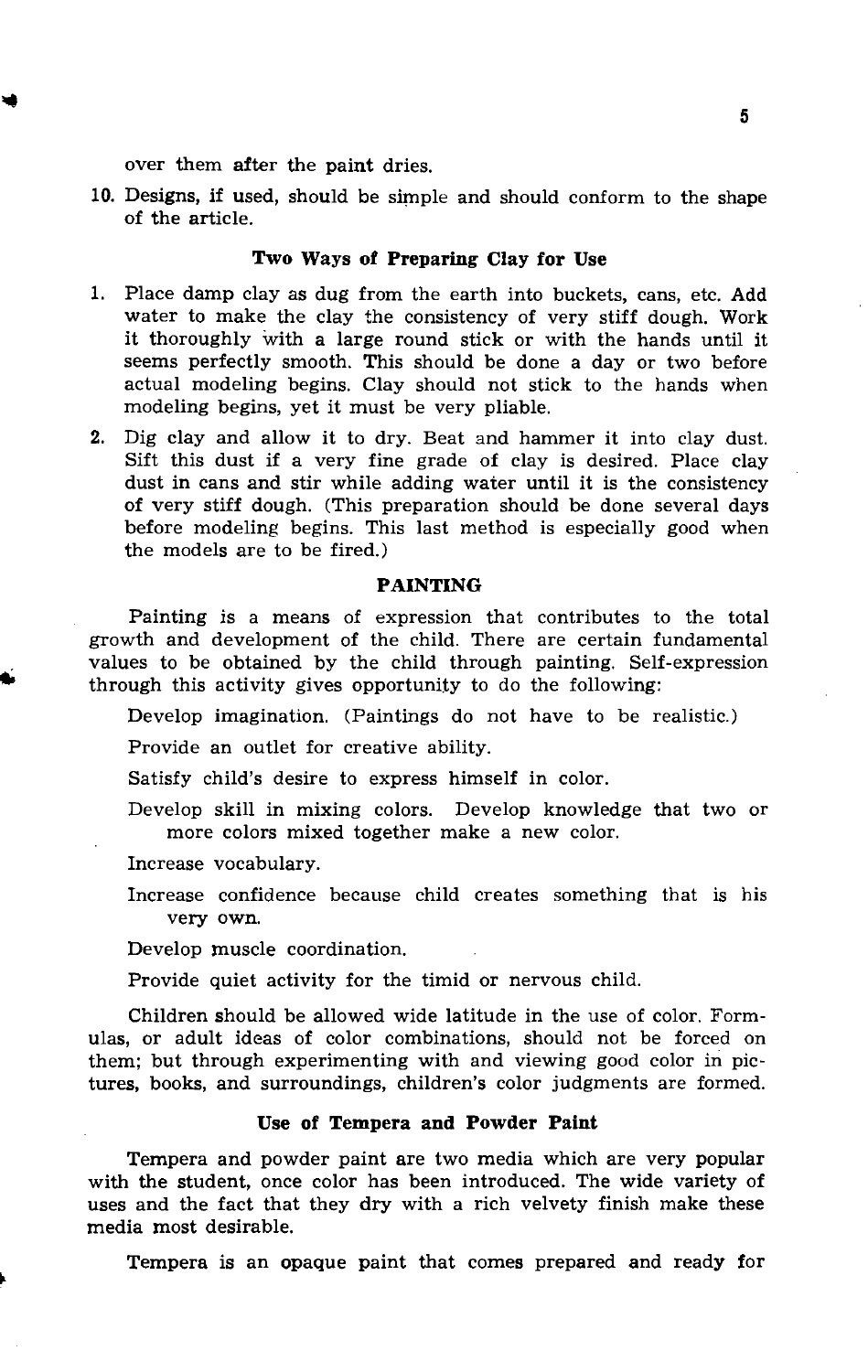use. It is a liquid paint (in jars). The color must be mixed thoroughly, but if, after mixing with an old brush or stick, the paint still seems too thick to apply, it can be mixed with water in a separate container to a creamy consistency (coffee cream thickness). The color should be applied with soft brushes in flat tones and can be used to cover large or small areas evenly and completely.

Powder paint is also an opaque paint. It comes in powder form and, when mixed with water to a creamy consistency, it is used in the same method as tempera. A definite amount of powder, which one thinks will cover the area, should be placed in a pan or jar and very little water added until the mixture is smooth. Then more water should be stirred in until the mixture is the consistency of coffee cream.

Since both of these colors are opaque they do not depend on the underlying surface for brilliancy. Heavy paper, newsprint, cream manila, or cardboard of any kind may be used, but it is advisable to use light-weight paper since there is the possibility of the paper's buckling. Brown wrapping paper with a slightly rough surface is excellent for large paintings or decorative work. Once the design or pattern has been worked out, the paper or board should be thumb-tacked to **a**  drawing board and the design traced on or drawn on in firm light lines with charcoal or a medium pencil. The range of colors which are to be used should be at the side along with mixing pans, containers of water, and brushes. The color should be applied smoothly from the upper corner to the lower corner of the area. Once the color is dry, the area can be gone over with a second coat without danger of chipping or of the other color's showing through, but one should never stop in the middle and go over what has already been done.

Strong decorative effects can be obtained from these paints. They lend themselves to many uses, such as posters, design work, costume drawings, textile designs, wallpaper designs, interiors, box covers, screens, magazine covers, and greeting cards. There are many variations of these uses, however, and a novel one is to use either tempera or powder paint as a stain on wood. Thinned down with a considerable amount of water and sand papered when the surface is dry, this stain allows the grain of the wood to show.

An interesting two-toned effect can be attained by a second color spattered over the surface of a first color when it is dry. The spattering process is done either with a flit-gun spray (spatter gun) or an old toothbrush and screen wire.

To make posters, greeting cards, place cards, menu covers, etc., draw the size desired; with razor blades cut stencils of these plans for the spatter work. Place the stencils on art paper the size of the stencils, then pin them to a cardboard. Stand the board in an upright position and spray or spatter the tempera or powder paint into the stencil openings.

Powder paint is more practical for elementary school use than tempera paint. It is less expensive, easier to mix and apply, and it can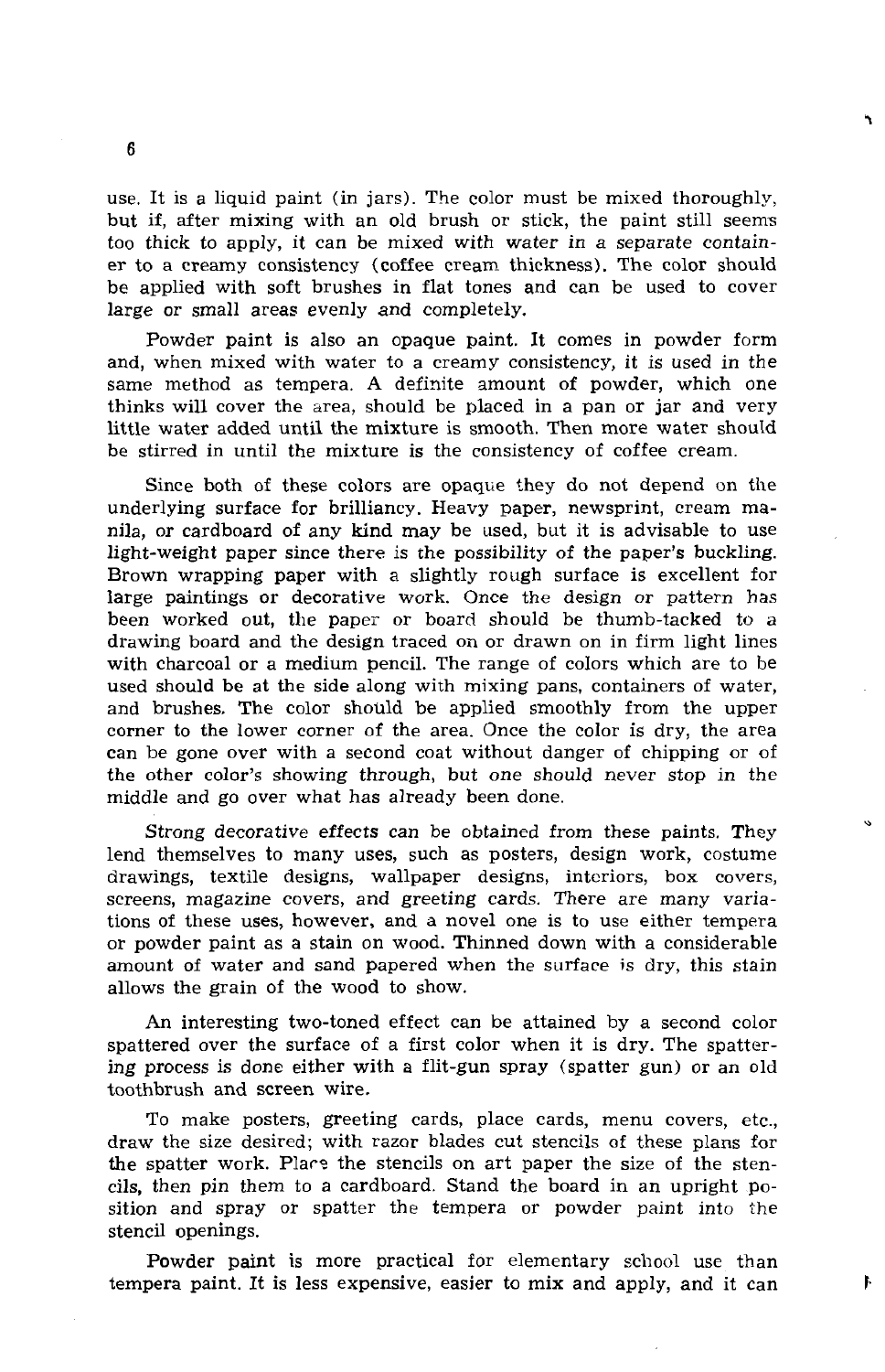be ordered from almost any art supply house. Large and medium-sized kindergarten brushes are suitable for powder painting. Powder paints cost approximately seventy cents per can. An adequate supply for nine months for the average school-room would be a can of each of the following colors: yellow, red, blue, orange, green, purple, brown, white and black. These colors may be mixed in the following ways to vary their values:

Mix white with any color to lighten the value. Mix black with any color to darken the value. Mix green with yellow to produce yellow-green. Mix green with blue to produce blue-greeh, etc.

## **WEAVING**

Weaving is the process of interlacing paper strips, reeds, fibers, strings, threads or strands of materials for the production of mats, purses, belts, and fabrics for various uses. It is one of the oldest arts of man. Some types of weaving may be done with no equipment except paper, scissors and fingers, but for the most part, a loom of some kind is required. The very simplest handmade looms are suggested for the elementary school child.

#### **The Loom**

The loom is a piece of equipment designed to facilitate the process of weaving. It consists essentially of a frame over which one set of threads (warp) may be stretched and held in position, and of a shuttle which carries the crosswise thread (weft). Some primitive looms consisted of nothing more. But most looms are equipped with a device of some sort for separating the threads stretched on the frame so that the cross-thread may be passed between them conveniently. Most looms have a beater or "batten" by means of which the crossthreads may be driven close together to produce a firm and even fabric.

#### **To Weave**

The interlacing of warp (threads that are on the loom) and weft (the weaving thread) must be done in an orderly manner and according to some regular system to produce a fabric. The basic system is the thread-by-thread, over-and-under system that is known as the plain or the "tabby" weave. This weave produces the most closely combined warp interlaced with a given weft. It is an excellent weave for many purposes and may be made more interesting by the use of changes in color in either warp or weft or in both. The decorative possibilities of this weave are limited, however; for decorative fabrics some more elaborate system of interlacement may be used. The plain weave is more suitable for elementary children.

#### **Suggested Problems in Weaving for Elementary Children**

A. Paper Weaving-for mats, doll-house rugs, etc. (Primary grades)

1. Materials: Colored construction paper, scissors, paste.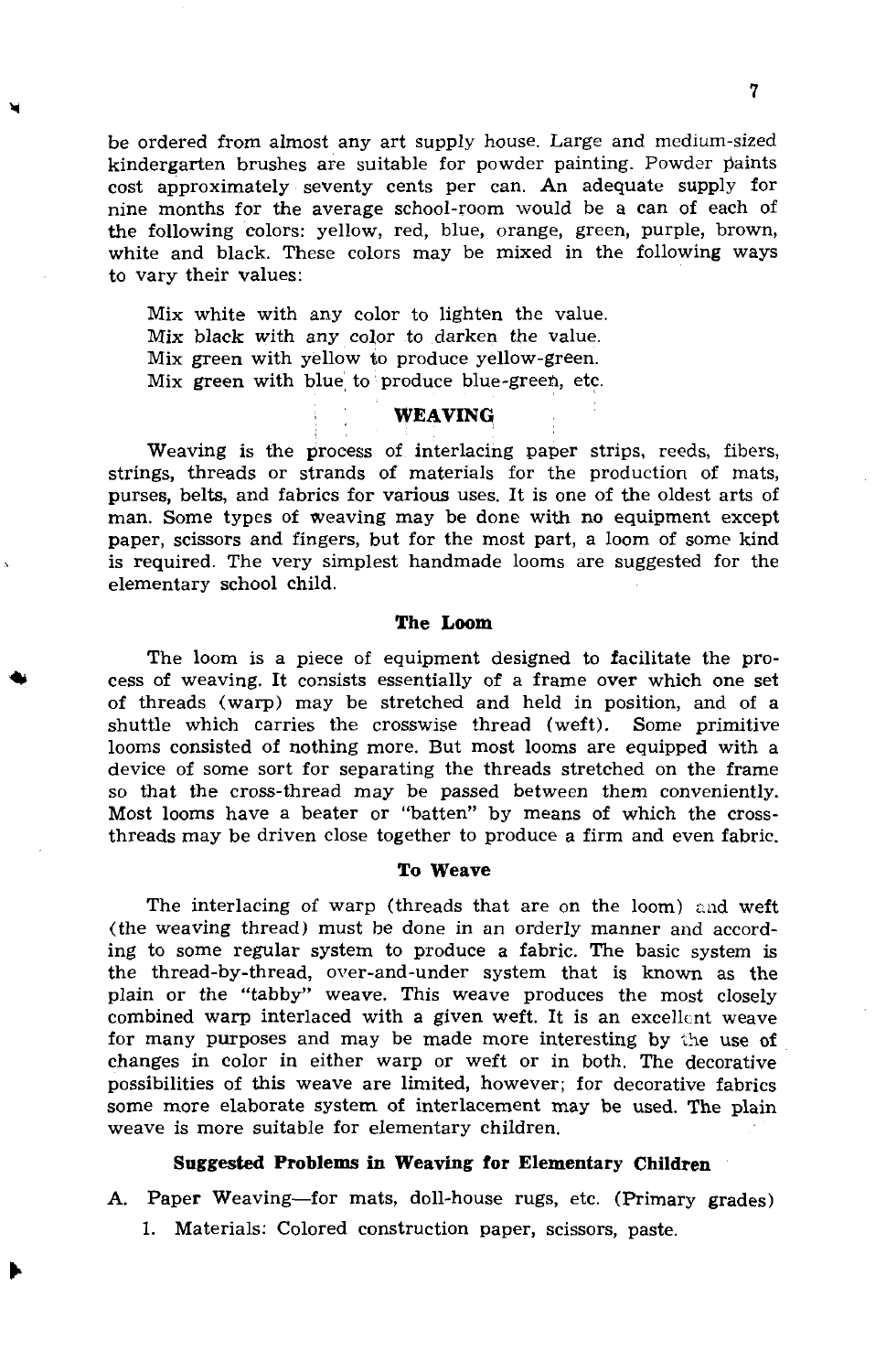- **2.** Construction: Mats or rugs may be made any size desired. Each child chooses two or more sheets of colored paper which he likes.
	- a. Fold one colored sheet of paper in the middle. Cut on the fold equal width strips, leaving a border uncut at each end. See Fig. I.



Fig. I

- b. Unfold this sheet. It is the loom and'the cut strips are the warp thread.
- c. Cut the other two or more colored sheets of paper into single strips of approximately the same width as the loom strips.
- d. Take one strip and weave over and under, across from right to left, until the paper loom is completely woven with strips. See **Fig. 11.**



Fig. I1

- e. Paste ends of strips (weft) to the border. Every other strip will be on the reverse side of the mat. Now the mat or rug is ready for use.
- B. Wooden Frame Loom-(Intermediate grades.)
	- 1. Materials: Wooden boards **1%"** x 2" or **1%"** x 4" (boards may be almost any length), shingle nails, saw, yard stick.
	- 2. Construction: Make frame suitable size desired for the rug or mat. The corners may be mitered like a picture frame (Fig.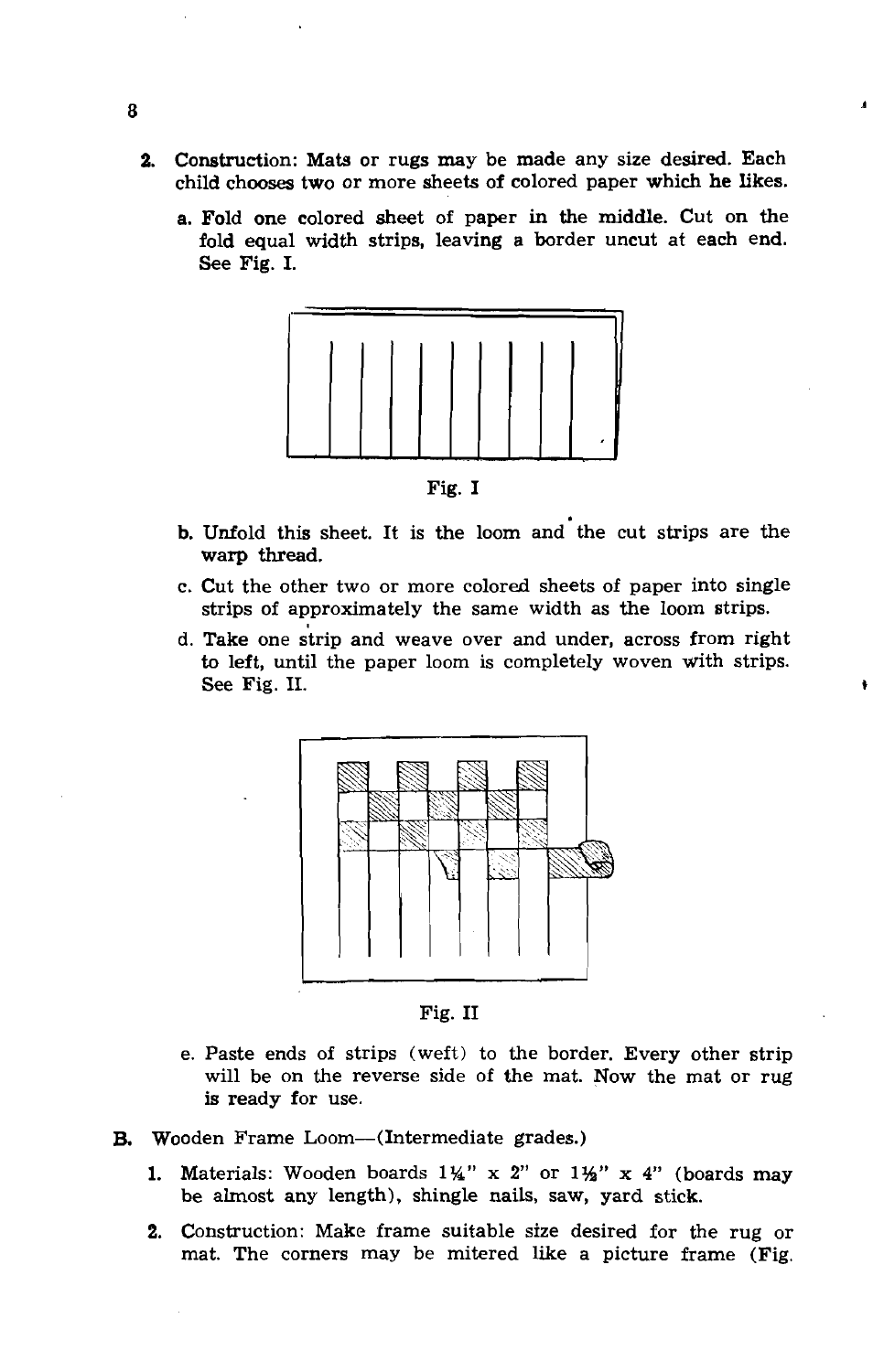111, A) or they may be cut so that overlapping corners will be the thickness of the board (Fig. III, B) i.e., saw  $\frac{1}{2}$ " thickness of the board off for overlapping corners.



Children may bring frames off the ends of orange boxes and. not make new frames. Draw a line down the center of each board of the frame. Measure equal distances  $\frac{1}{4}$ ,  $\frac{1}{2}$  or 1" and mark with a dot on this line. Hammer a nail one-half the way down the board, placing a nail at each measured dot. (Distances between the dots depend on the size string, thread, or rag-strips of old materials to be used in weaving. The larger the thread, the longer space between dots.) If torn **1'** or 2" strips are to be used for both warp and weft threads, measure 1" or more between dots for nails. See Fig. IV.



- **3.** To thread the loom, tie warp thread at a corner nail as 1, circle nail 2, cross loom, loop nail **3,** cross loom and loop 4, and continue until the loom is threaded. Tie warp thread and weave from right to left, plain weave (over, under) circling nails at each side. This prevents weft threads from pulling warp threads in from the sides.
- 4. Taking mat or rug off the loom. Slip loops off of nails. Where threads are tied to nails, untie and tie them to joining threads.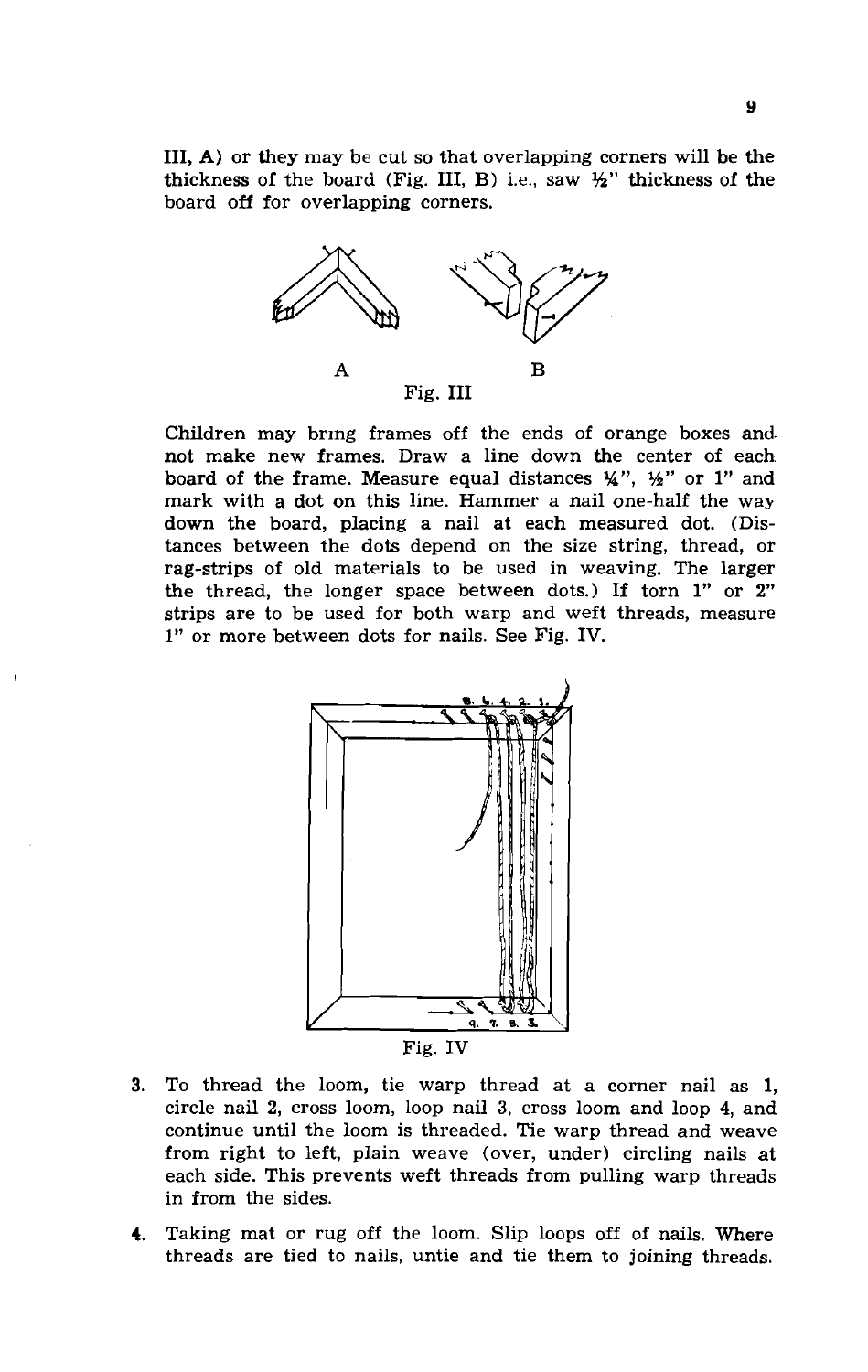. The:loops may be cut and tied, making a fringe, or left in loops. The mat or rug is ready for use.

- C. Cardboard Looms-very stiff cardboard is best. These may be used for making small mats or purses.
	- 1. Mats or rugs. Cut cardboard the size desired. Draw line onehalf inch from each of two opposite sides. Measure  $\mathcal{H}$ " or  $\mathcal{H}$ " distances on each line and mark with dots. (See Fig. V). Notch,



Fig. V

cutting points as indicated, using scissors or single-edge razor. (See Fig. VI). Tie warp thread at one side, pass warp thread



back and forth, hooking it around notch at each side and back until the loom is threaded. Weave back and forth, right tc left (over, under) as indicated for wooden frame. Care must be taken that the weft threads do not pull the warp threads inward from the sides.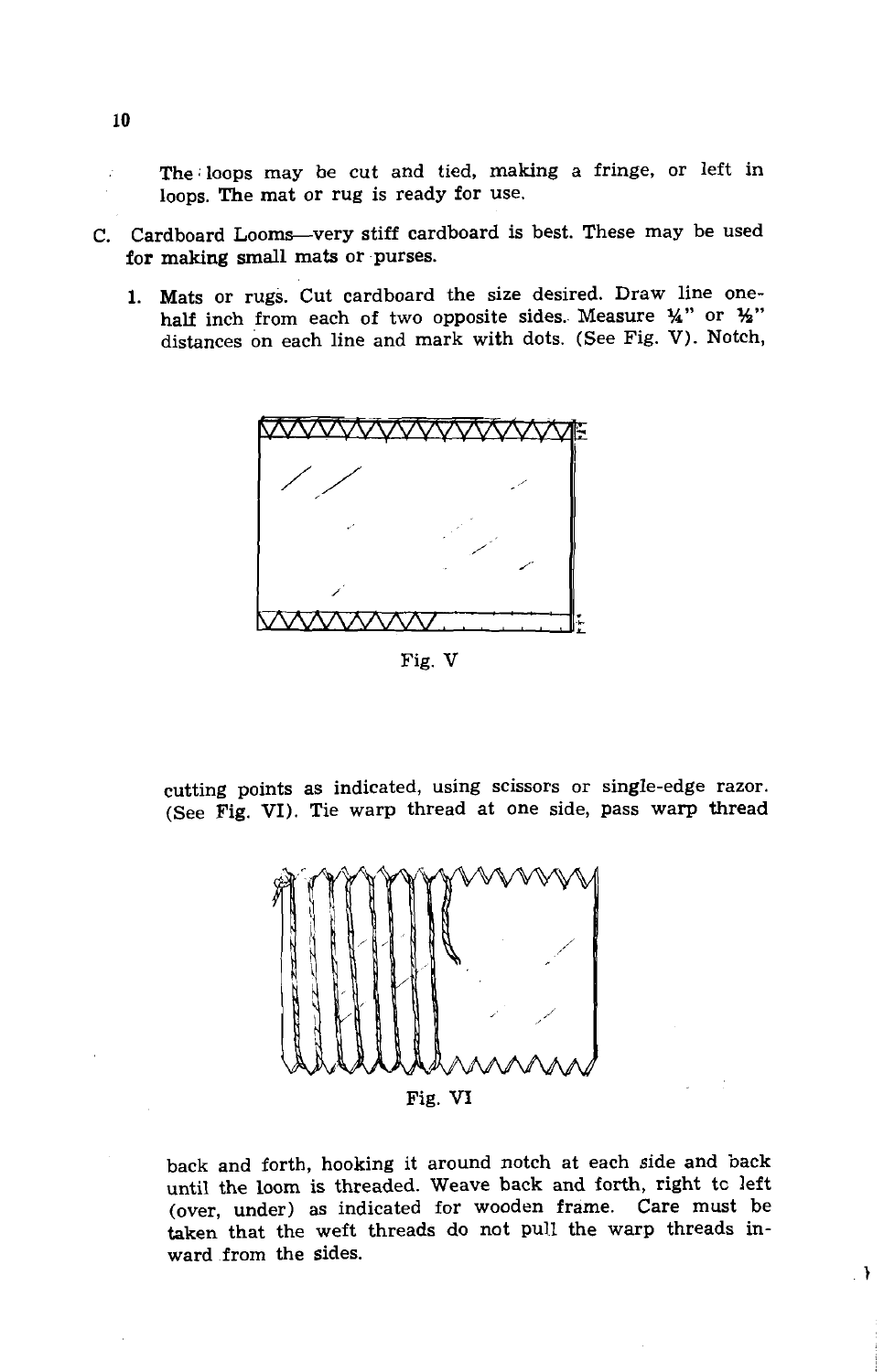2. Cardboard purse loom. This loom is made exactly like the cardboard mat loom. (See Fig. VI). The threading and weaving, however, are different. Tie warp at one corner, pass thread Tie warp at one corner, pass thread down to 2 and under to reverse side, hooking it around notch **1,** (left to right) and back to **3,** up to 4, etc. Pass the warp completely across the bottom of the purse but always hook it around the notch at the top, then return warp to the bottom on the same side of the loom. (See Fig. VII)



Fig. VII

The reverse side of the loom looks exactly like the side shown in Fig. VII. Tie weft thread at 2 (corner bottom) and weave from right to left going completely around the loom. Keep this process up until the thread reaches the top notch. Pack weft threads close together while weaving is being done. **A** bobby-pin or a small, smooth stick may be used to pass the weft threads over and under the warp threads. When the top is reached, tie weft threads to a warp thread at the side. Slip loops of warp threads off the top notches. Fold the cardboard loom and pull the purse off, turning it inside out for the right side. This purse may have a drawstring run through the loops at the top or it may have a zipper-top with a lining of material, cut the correct size, and stitched inside.

D. Spool Weaving.

This loom weaves a rope-like cord which may be coiled and whipstitched together to make mats or rugs. Any large-sized spool is suitable. Tack four finishing-nails, equal distance apart, one half way down into the end of the spool. Pull wool thread through